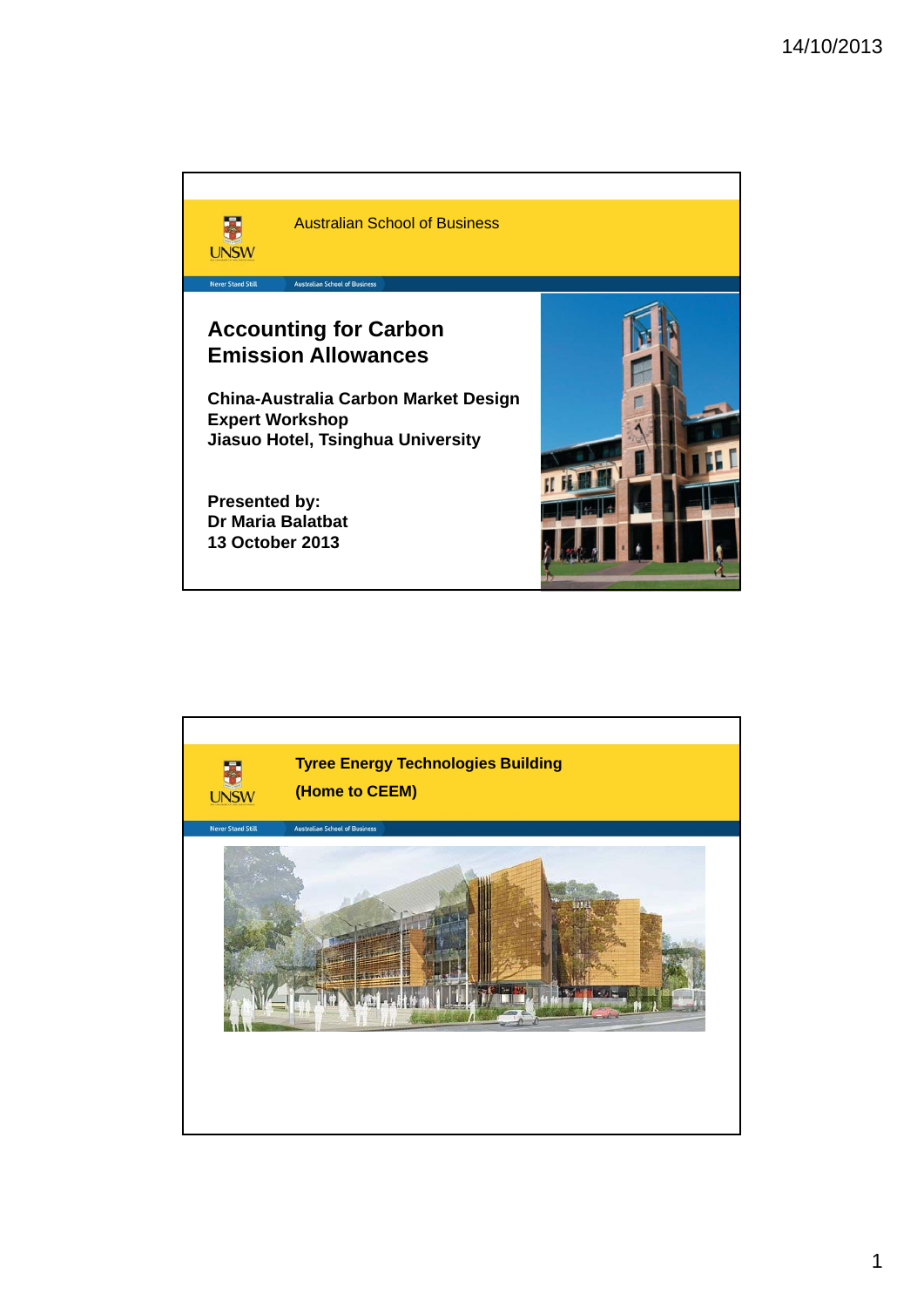

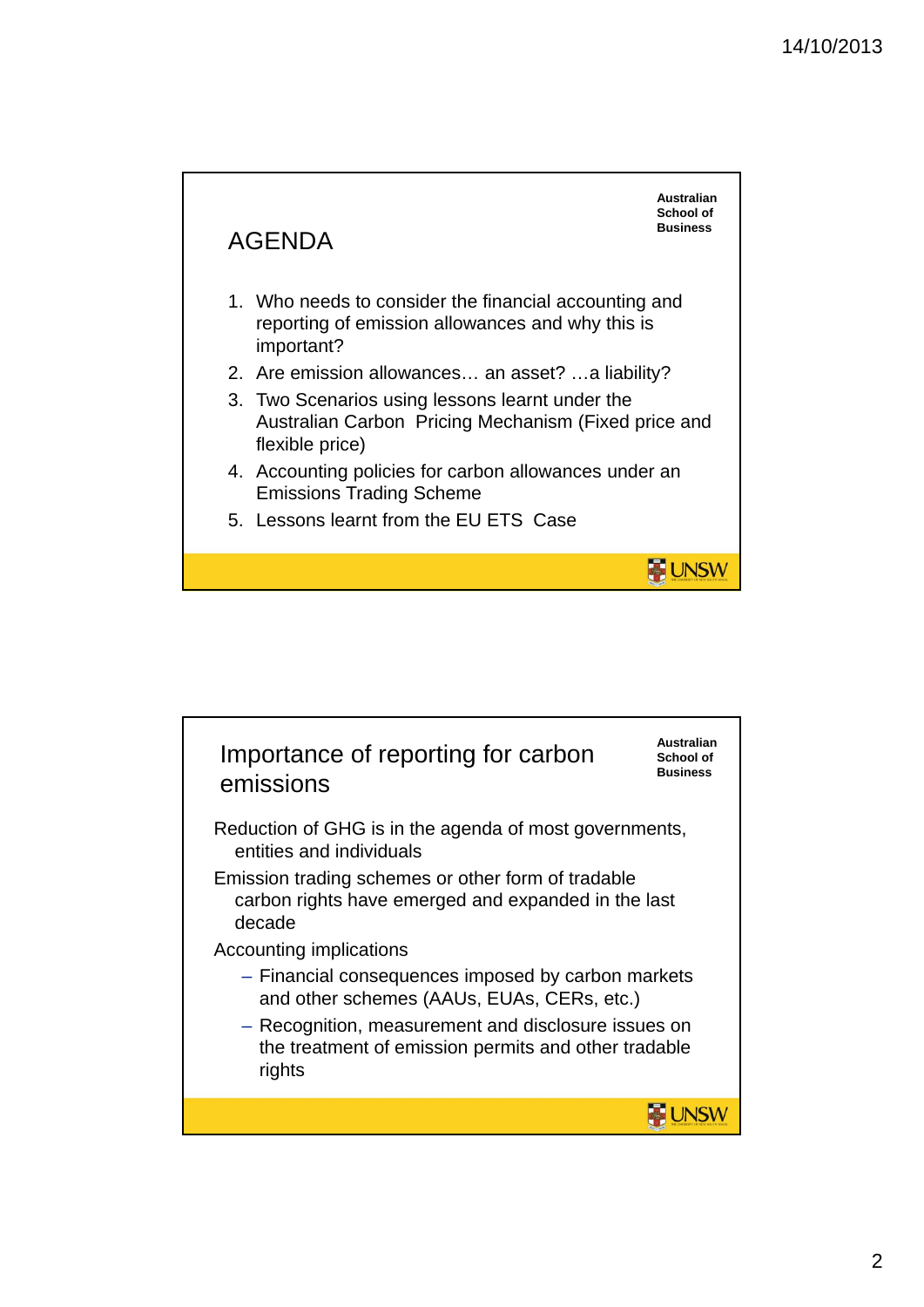

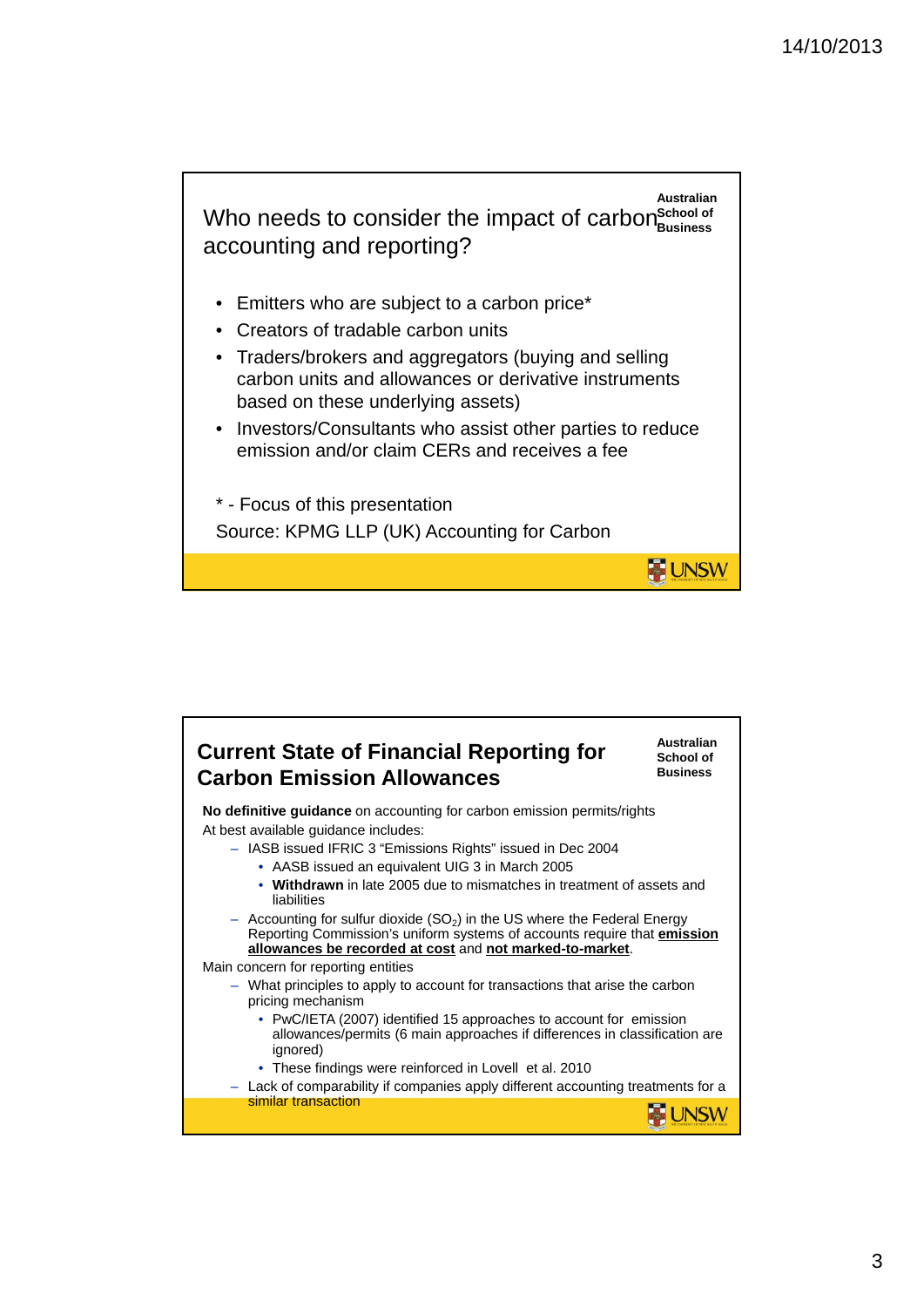

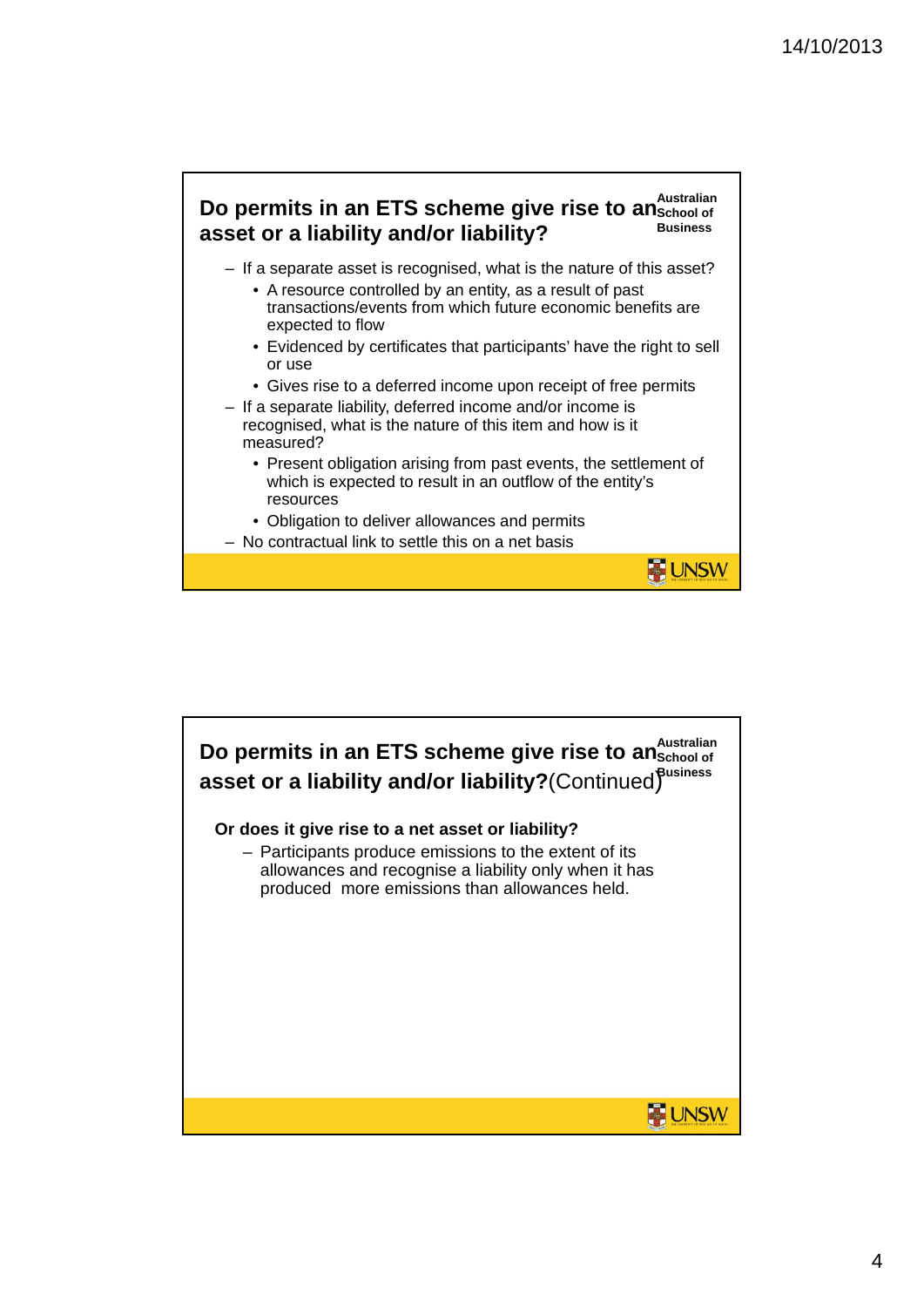## **Australian**  Australia during the fixed price phase School of **Business Permits as an Asset**

- Non-monetary identifiable asset without a physical substance hence is regarded as intangible asset (AASB 138)
- Purchased and free permits are measured at the official price relevant for the vintage year (i.e. 2012-2013 = \$23; 2013-2014 = \$24.15 and 2014-2015 =\$25.40)
	- free permits not-for-profit entities would apply AASB 1004 *Contributions, which would require permits to be recognised at fair value with a credit to income.*
	- free permits for-profit-entities would be subject to AASB 120 *Accounting for Government Grants ....* where there is a choice to recognise a nominal amount (which could be zero) or at fair value (i.e. official price). For the latter it is required to set up deferred income and recognised in the income statement on a systematic basis as emission occurs
- There is no trading expected that will lead to a timing/price mismatch in the balance sheet and the income statement **UNSW**

## **Australia during the fixed price phase Liability for Emissions**

• Liable entities will be required to accrue a carbon tax payable as emissions take place measured at a price (in this case fixed price) of permits used to extinguish the obligation

**Australian School of Business**

**ME UNSW** 

- based on Scope 1 emissions
- liable entities will be required to report its interim emissions number, being 75% of total provisional emissions numbers
	- calculated on the basis of the previous eligible financial year's provisional emissions number (e.g. as reported under the NGERs)
	- or a reasonable estimate
- further administrative and late payment penalties apply if the entity fails to pay the shortfall charge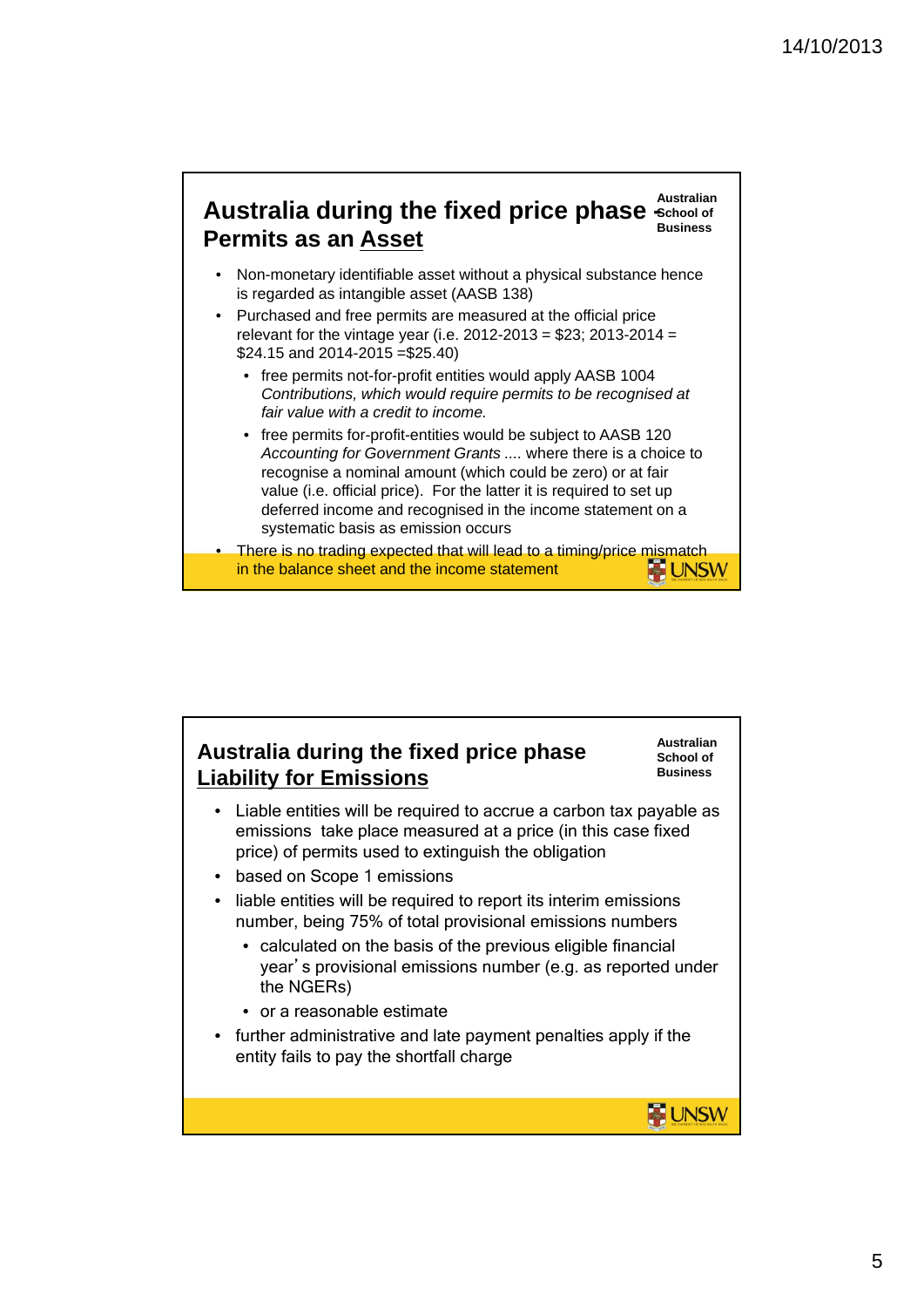**UNSW** 



- Impairment of assets (AASB 136) cash flows generated is reduced by the carbon tax hence the recoverable amount of an asset may be impaired which could result to a write down of an asset
- Carbon tax could also lead to onerous contracts if the contracts do not include a pass-through clause requiring the liable entity to recognise additional costs (AASB 137)
- Existing liabilities that exclude carbon tax may require additional provision (e.g. Site remediation provisions)

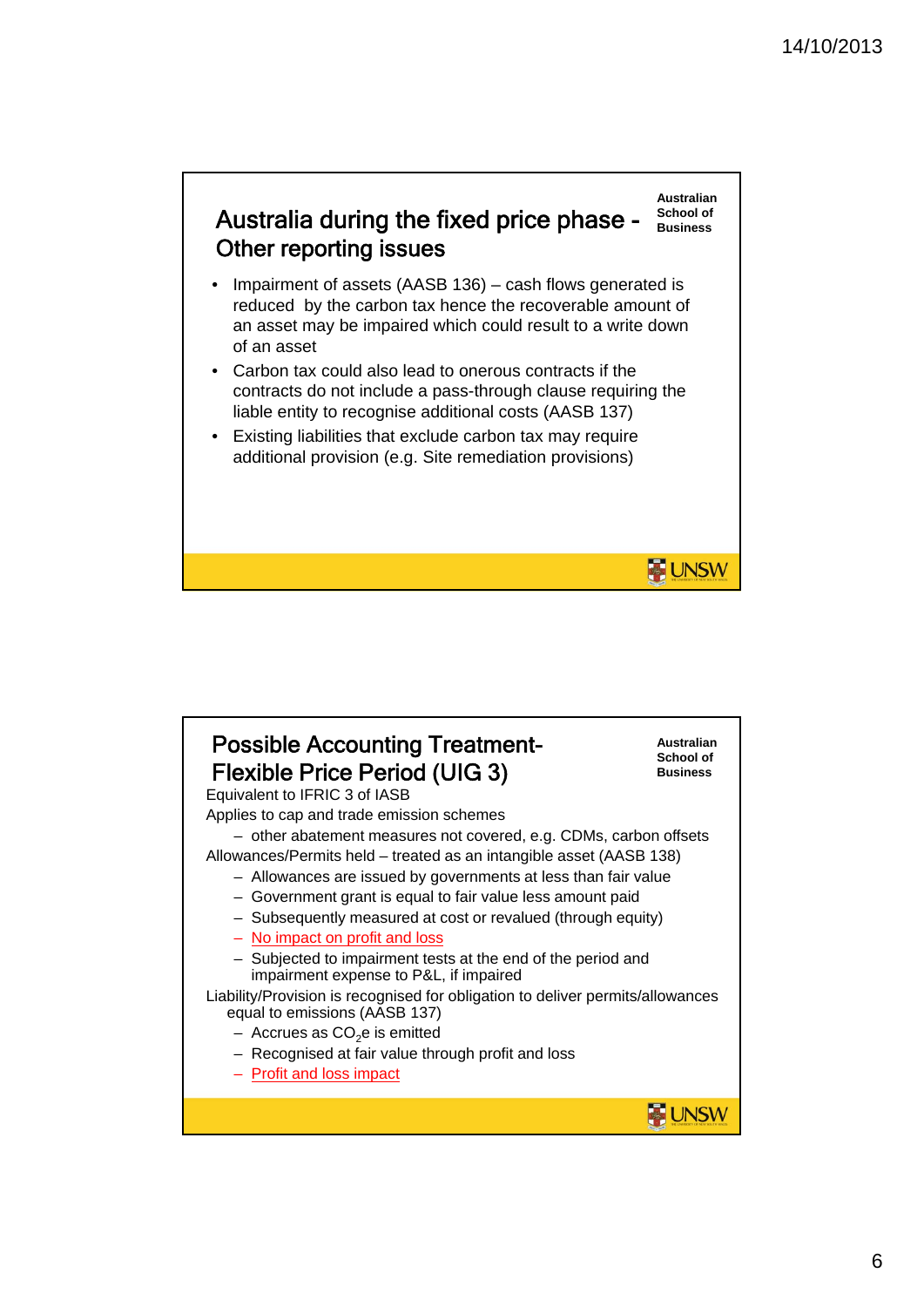## Flexible Price Period Possible Accounting Treatment – based on UIG 3(continued)

**Australian School of Business**

**UNSW** 

Free permits give rise to deferred income

- Permits are issued at less than fair value this will give rise to a government grant and deferred income until emission occurs
- Deferred income is amortised through profit and loss on a systematic basis

– Issue: What amount should government grants be recognised?

- These accounting policies are plausible but assume that
	- Sufficient permits are received
	- Market value does not change
	- Deferred income is released in line with the emissions produced
	- Permits are not impaired

Unintended Consequence: Accounting mismatch

- Allowances (intangible assets) are measured at cost or revalued amount with movements credited to equity
- Liability is measured at fair value with movements to profit and loss